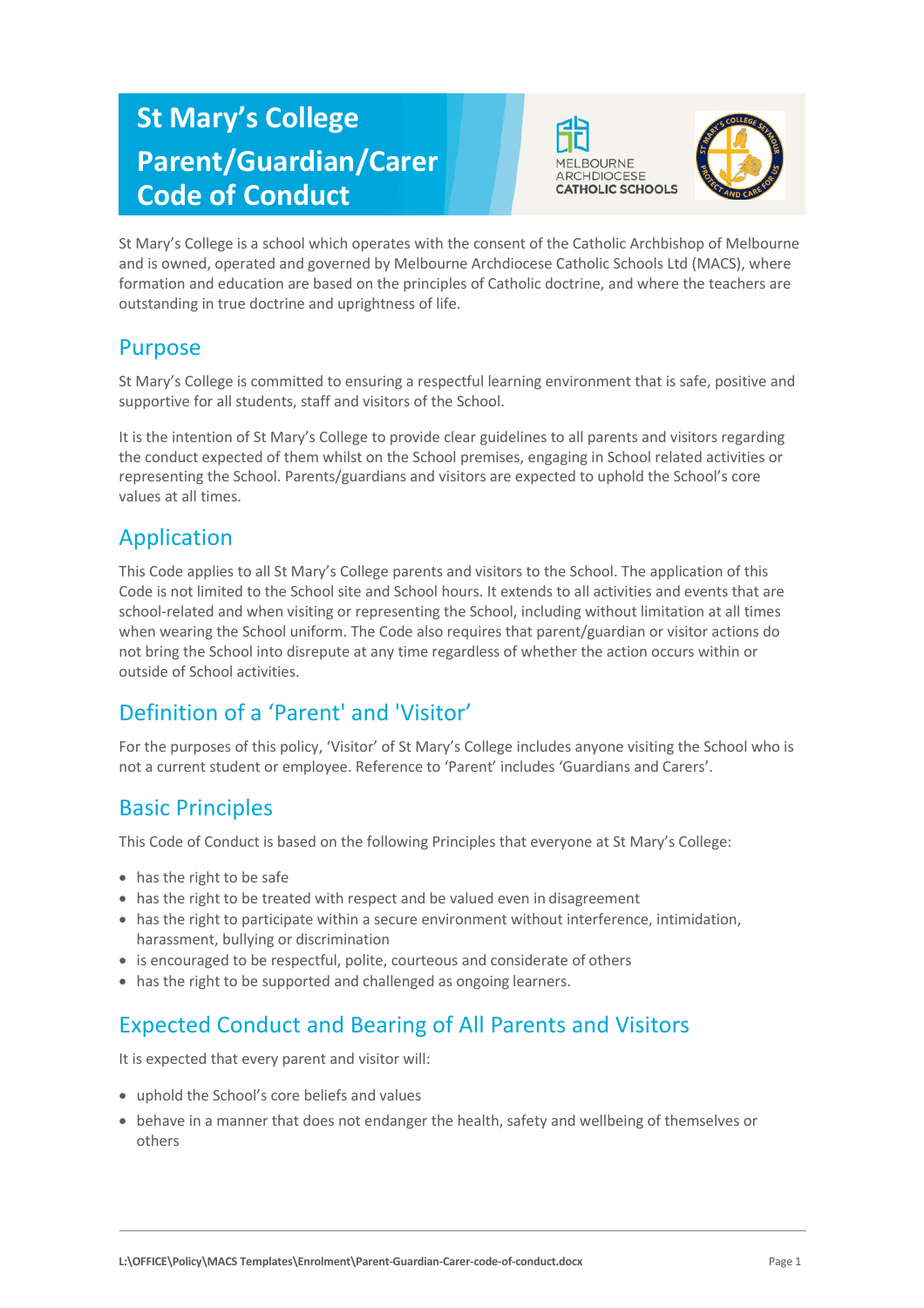- abide by all health and safety rules and procedures operating within the School and other locations at which they may visit whilst representing the School
- ensure that their actions do not bring the School into disrepute
- respect School staff and accept their authority and direction within the exercise of their duties at the School
- observe all School rules as required
- strictly adhere to the School's policies and procedures as required
- behave with respect, courtesy and consideration for others
- refrain from all forms of bullying and harassment
- refrain from any form of verbal insult or abuse and from any form of physical abuse or intimidation
- refrain from activities, conduct or communication that would reasonably be seen to undermine the reputation of the School, employees or students of the School (including activities on social media);
- respect School property and the property of staff, contractors, volunteers and other students
- not be intoxicated by alcohol or under the influence of illicit drugs or other substances harmful to health whilst visiting the School site, attending School functions or engaging in School based activities
- respect school staff and accept their authority and direction within the exercise of their duties at the School
- use the School's Complaints Handling Policy to seek resolution for any problems that arise, and accept the school's procedures for handling matters of complaint.

### Unacceptable Conduct

Unacceptable conduct includes, but is not limited to:

- touching, handling, pushing or otherwise physically or sexually engaging with students, children or others in a manner which is not appropriate and may endanger the health, safety and wellbeing of that person
- any form of physical or verbal violence including fighting, assault or threats of violence
- approaching a child that is not your own with a view to disciplining that child for their behaviour (such matters are only to be dealt with by school staff)
- approaching other school parents to resolve issues arising between students at school (such matters should be referred to school staff)
- any form of cyber bullying or cyber abuse that is directed towards the school, staff members, students or parents or any member connected to the School
- any form of threatening language, gestures or conduct
- language or conduct which is likely to offend, harass, bully or unfairly discriminate against any student, employee, contractor, volunteer or other
- theft, fraud or misuse of School resources
- the use of inappropriate or profane words or gestures and images
- visiting School, attending social, sporting or other functions whilst intoxicated by alcohol or under the influence of illicit drugs or other substances harmful to health
- smoking on the School premises or within the immediate environs of the School
- claiming to represent the School in any matter without explicit permission from the School Principal to do so.